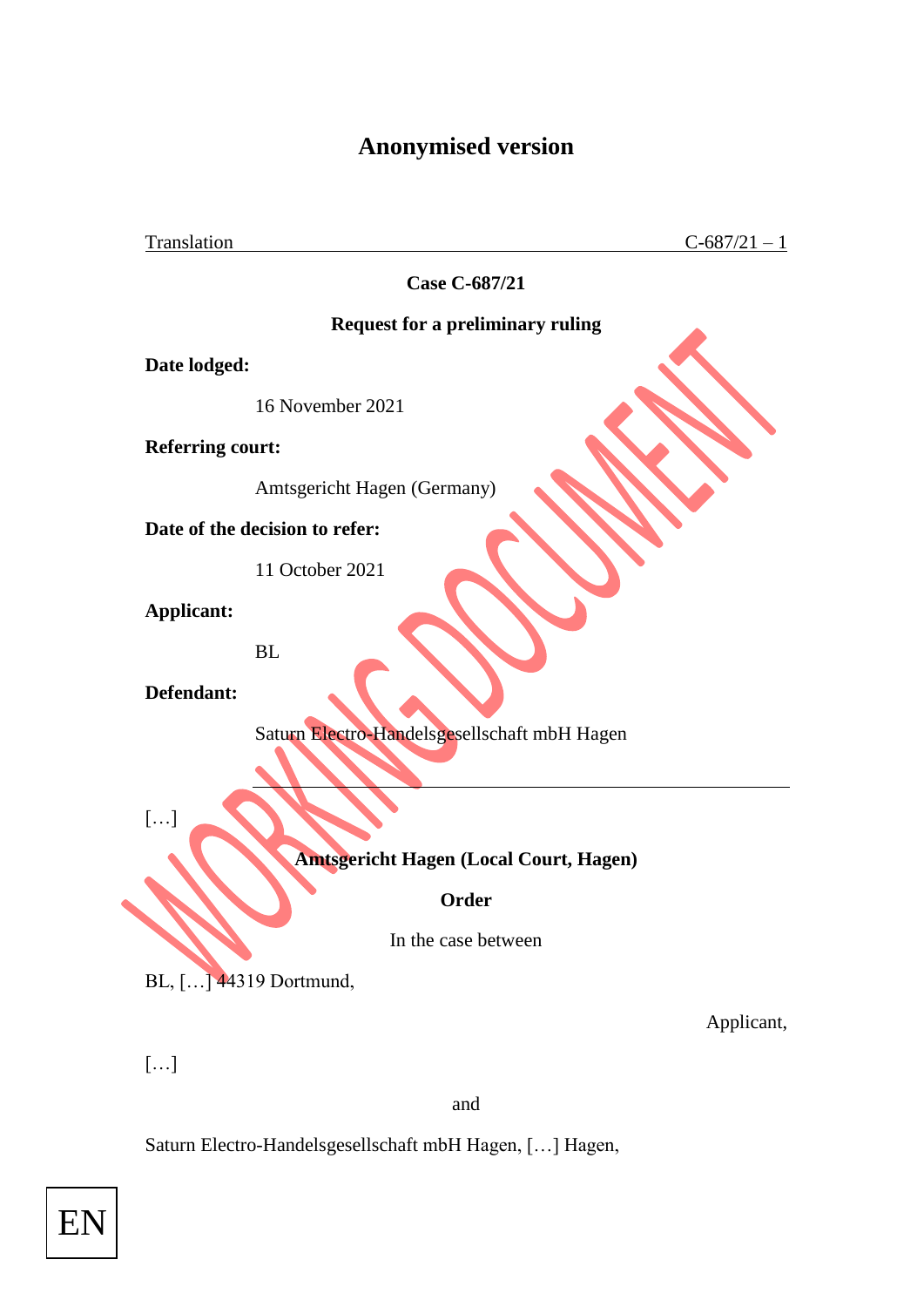[…]

The following questions are referred to the Court of Justice of the European Union for a preliminary ruling:

1. As no automatic legal effects are specified, is the compensation rule enacted in Article 82 of the General Data Protection Regulation invalid in the case of non-material damage?

2. Is it necessary, for the purposes of the right to compensation, to establish the occurrence of non-material damage, to be demonstrated by the claimant, in addition to the unauthorised disclosure of the protected data to an unauthorised third party?

3. Does the accidental disclosure of the personal data of the data subject (name, address, occupation, income, employer) to a third party in a paper document (printout), as the result of a mistake by employees of the processing undertaking, suffice in order to establish infringement of the General Data Protection Regulation?

4. Where the undertaking accidentally discloses, through its employees, data entered in an automated data processing system to an unauthorised third party in the form of a printout, does that accidental disclosure to a third party qualify as unlawful further processing (Article 2(1), Article 5(1)(f), Article 6(1) and Article 24 of the General Data Protection Regulation)?

5. Is non-material damage within the meaning of Article 82 of the General Data Protection Regulation incurred even where the third party who received the document containing the personal data did not read the data before returning the document containing the information, or does the discomfort of the person whose personal data were unlawfully disclosed suffice for the purpose of establishing non-material damage within the meaning of Article 82 of the General Data Protection Regulation, given that every unauthorised disclosure of personal data entails the risk, which cannot be eliminated, that the data might nevertheless have been passed on to any number of people or even misused?

6. Where accidental disclosure to third parties is preventable through better supervision of the undertaking's helpers and/or better data security arrangements, for example by handling collections separately from contract documentation (especially financing documentation) under separate collection notes or by sending the documentation internally to the collection counter without giving the customer the printed documents and collection note, how serious should the infringement be considered to be (Article 32(1)(b) and (2) and Article 4, point 7, of the General Data Protection Regulation)?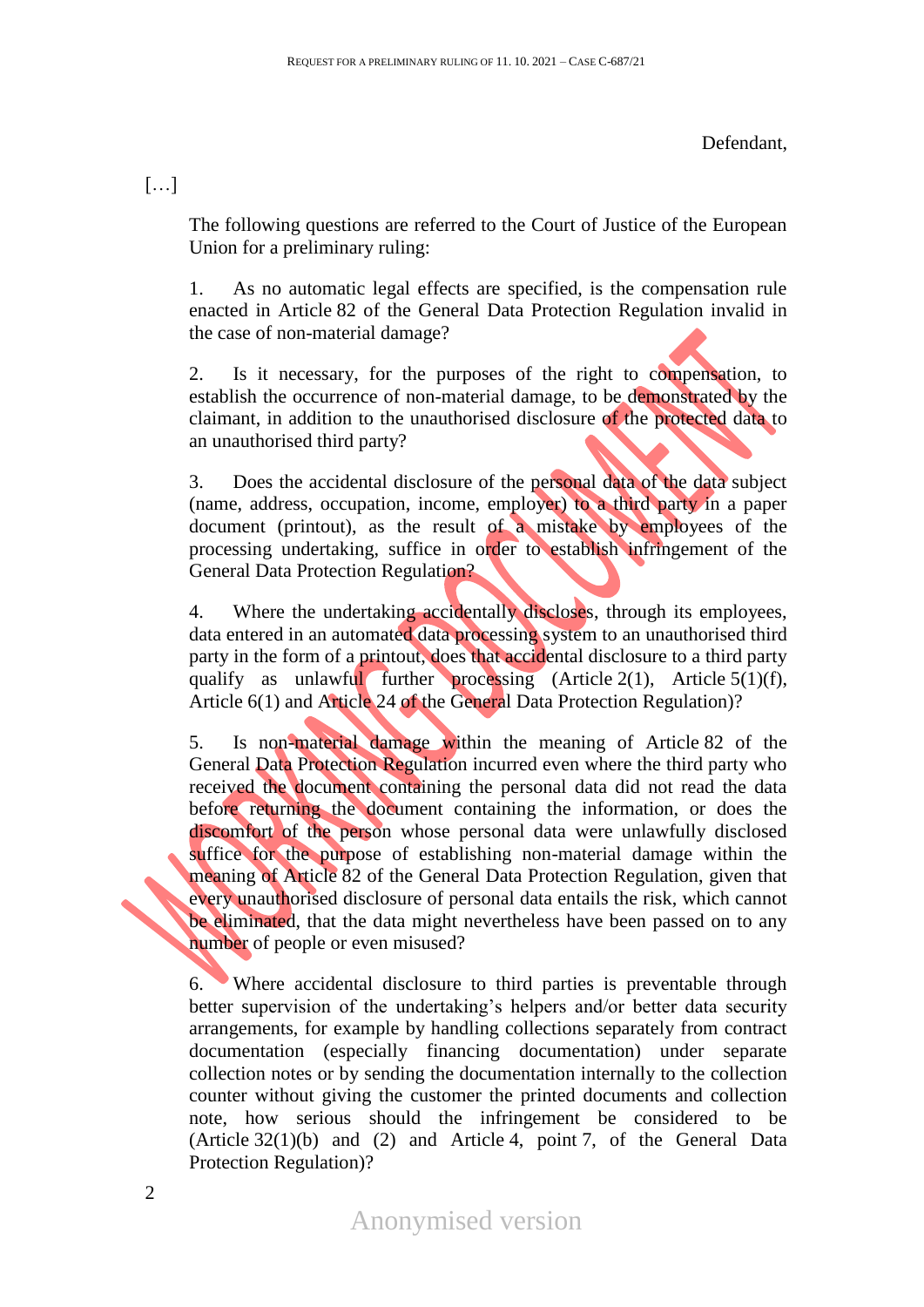7. Is compensation for non-material damage to be regarded as the award of a penalty similar to a contract penalty?

## **Reasons:**

The court has to adjudicate the following facts:

The applicant in the main proceedings visited the defendant company in order to order a household appliance. The purchase was to be financed by a third party.

For that purpose, an employee of the undertaking prepared the appropriate purchase and credit agreement, which was then entered into the defendant's automated data processing system.

Aside from the customer's surname and forename, the documents also contained the customer's address, place of residence and employer, as well as the income paid to the customer by his employer and his bank details.

The negotiation and effects of the contract were documented and the documents were printed, signed by both parties and handed to the customer.

The customer took the documents, which were bundled (stapled) together, to the collection counter to which he had been directed, where other employees of the defendant company were responsible for handing out goods.

Two helpers were involved in handing out goods. The collections manager was busy serving another customer and was not physically present at the collection counter.

Another customer (the third party) jumped the queue, which the employees did not notice, and was given both the household appliance ordered by the applicant and the associated contract documents, which the applicant had handed over to them, including the personal details listed above.

The third party left with the household appliance and the documents. The error was subsequently discovered by the manager, who managed to retrieve the household appliance and the documents within half an hour. The documents were returned to the applicant about 30 minutes after they had been handed over to the third party.

The defendant offered to compensate for the error by delivering the household appliance to the applicant's home free of charge, but the applicant rejected that offer as inadequate.

The applicant is now seeking damages from the defendant company for pain and suffering, including on the basis of the General Data Protection